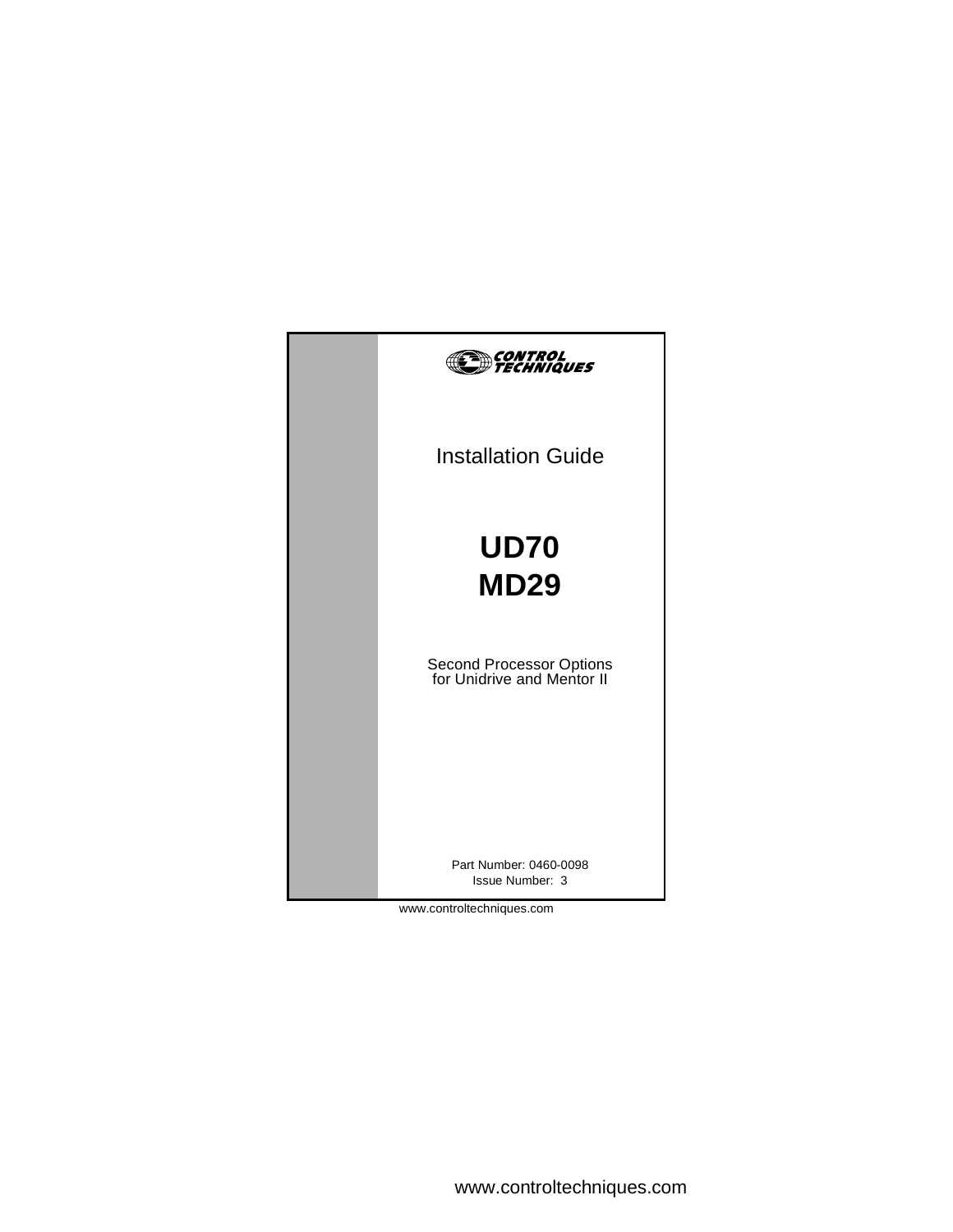#### **Safety Information**

The option card and its associated drive are intended as components for professional incorporation into complete equipment or systems. If installed incorrectly the drive may present a safety hazard. The drive uses high voltages and currents, carries a high level of stored electrical energy, and is used to control mechanical equipment that can cause injury.

Close attention is required to the electrical installation and the system design to avoid hazards either in normal operation or in the event of equipment malfunction. System design, installation, commissioning and maintenance must be carried out by personnel who have the necessary training and experience. They must read this safety information and this Installation Guide carefully.

Careful consideration must be given to the functions of the drive and option card which might result in a hazard, either through their intended functions, e.g. auto-start, or through incorrect operation due to a fault or trip, e.g. stop/start, forward/reverse, maximum speed, loss of a communications link.

In any application where a malfunction of the drive or option card could lead to damage, loss or injury, a risk analysis must be carried out, and where necessary, further measures taken to reduce the risk. To ensure mechanical safety, additional safety devices such as electro-mechanical interlocks may be required. The Drive must not be used in a safetycritical application without additional high-integrity protection against hazards arising from a malfunction.

#### **General Information**

The manufacturer accepts no liability for any consequences resulting from inappropriate, negligent or incorrect installation or adjustment of the optional operating parameters of the equipment or from mismatching the Drive with the motor.

The contents of this User Guide are believed to be correct at the time of printing. In the interests of a commitment to a policy of continuous development and improvement, the manufacturer reserves the right to change the specification of the product or its performance, or the contents of the User Guide, without notice.

All rights reserved. No part of this User Guide may be reproduced or transmitted in any form or by any means, electrical or mechanical including photocopying, recording or by any information storage or retrieval system, without permission in writing from the publisher.

| Copyright   | © 25/1/02 Control Techniques Drives Ltd |
|-------------|-----------------------------------------|
| Issue Code: | 3                                       |
| Hardware:   | UD70 All Issues, MD29 Issue 3 and later |
| Firmware:   | N/A                                     |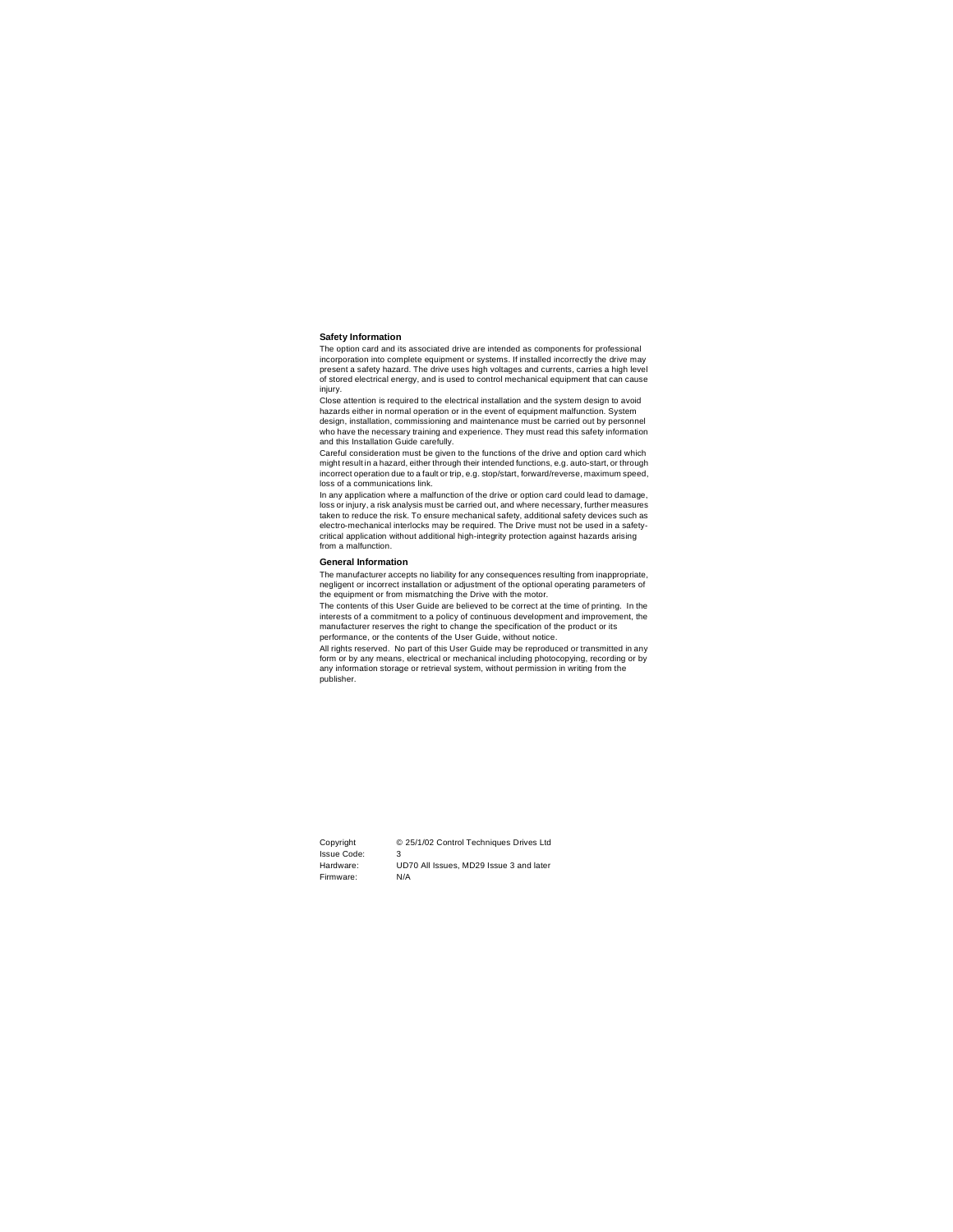# **Contents**

|            | <b>Mechanical Installation</b>                 | 1      |
|------------|------------------------------------------------|--------|
| 1.1<br>1.2 | Unidrive and UD70<br>Mentor II and MD29/MD29AN | 1<br>3 |
| 2          | <b>Electrical Installation</b>                 | 5      |
| 2.1        | UD70                                           | 5      |
| 2.2        | MD <sub>29</sub>                               | 5      |
| 2.3        | MD29AN                                         | 6      |
| 2.4        | <b>RS232 Port Connections</b>                  | 6      |
| 2.5        | <b>RS485 Port Connections</b>                  | 6      |
| 2.6        | I/O Box Port Connections (MD29 Only)           | 8      |
| 2.7        | Digital I/O Connections                        | 8      |
| 3          | <b>RS485 Port Configuration</b>                | 9      |
| 3.1        | Node Address                                   | 9      |
| 3.2        | Data Rate                                      | 10     |
| 3.3        | RS485 Port Communications Modes                | 10     |
| 3.4        | Storing configuration parameters               | 12     |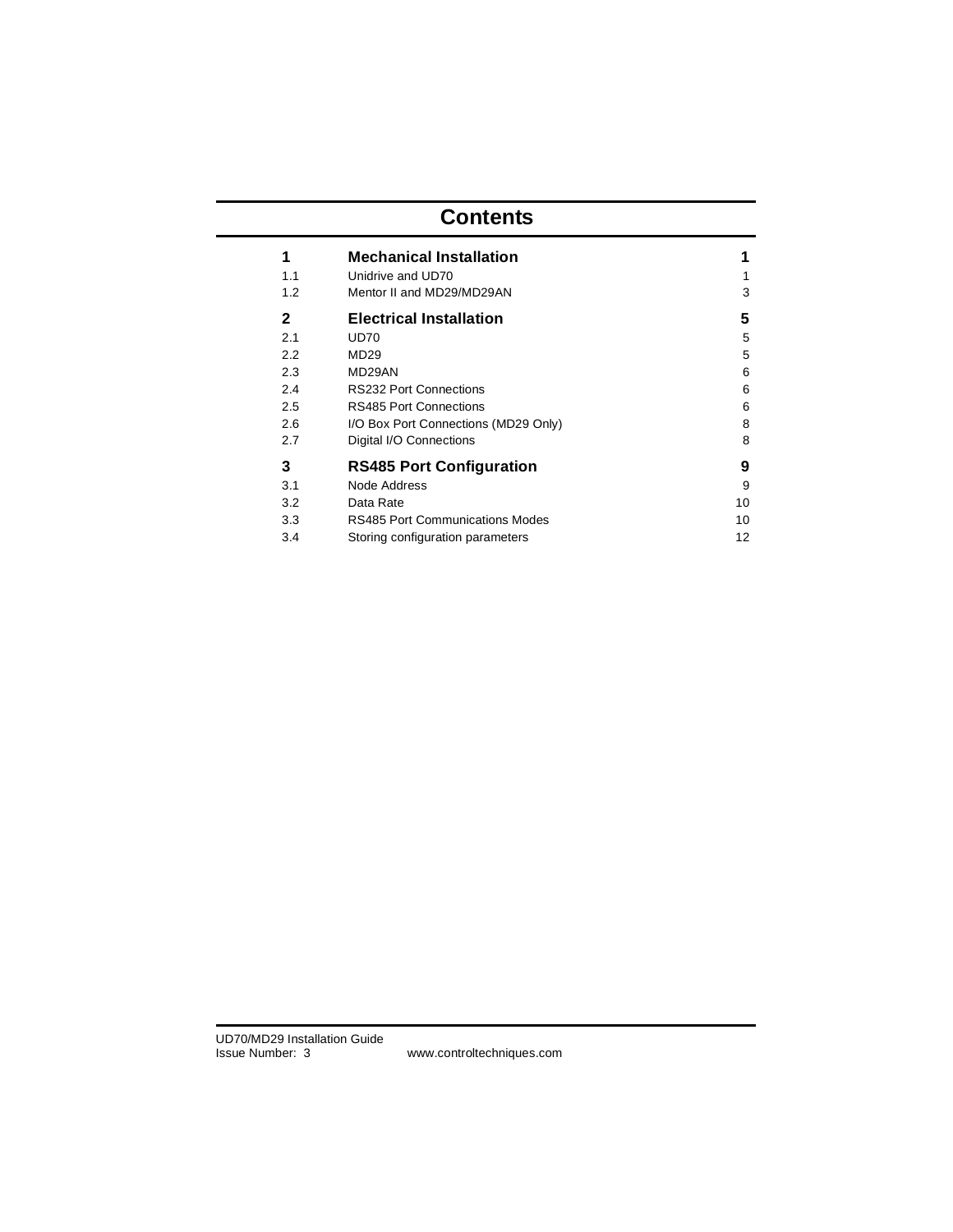## **1 Mechanical Installation**

**NOTE**

*Before attempting to install option modules or cards, ensure that the Unidrive or Mentor II is switched off. AC Drives should be left for 5 minutes to ensure that the DC link capacitors have completely discharged.*

### **1.1 Unidrive and UD70**

Slide the UD70 module under the display panel of the Unidrive, and push the module in until the connector locates with the plug inside the Unidrive.

<span id="page-3-1"></span><span id="page-3-0"></span>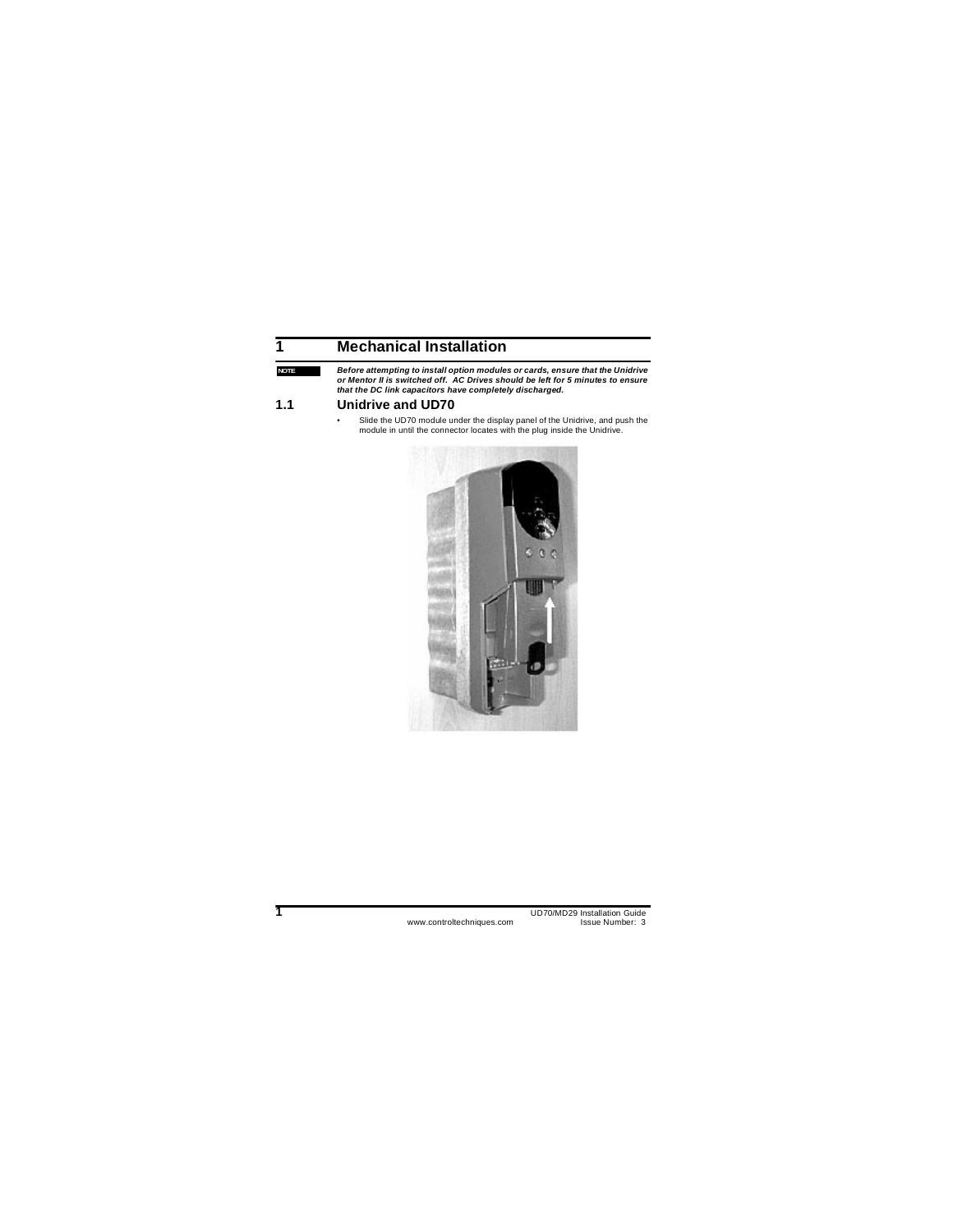Apply firm pressure, and the module will click securely into place.



• To remove the UD70, pull firmly on the black tab, and the module will disengage from the connector.



*Do not attempt to remove the UD70 module while the Unidrive is still powered up, as this may cause damage to the Unidrive.*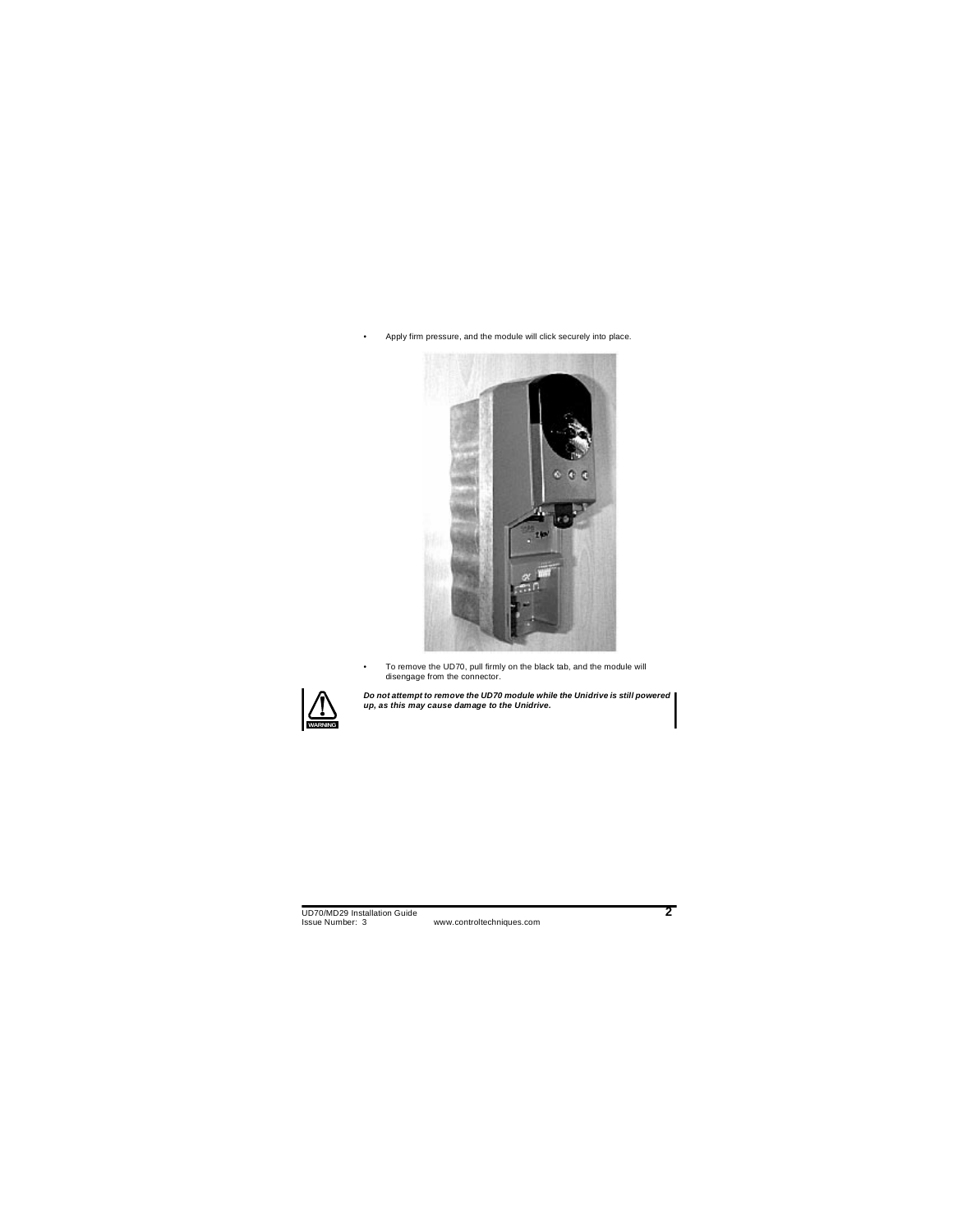### **1.2 Mentor II and MD29/MD29AN**

The MD29 is fitted onto the 40-way pin header (PL1) on the MDA2B circuit board. The supplied mounting pillars should be attached to the MDA2B on the Mentor II.

• Tilt the MD29 at an angle and locate the first few pins into the MD29 header.

<span id="page-5-0"></span>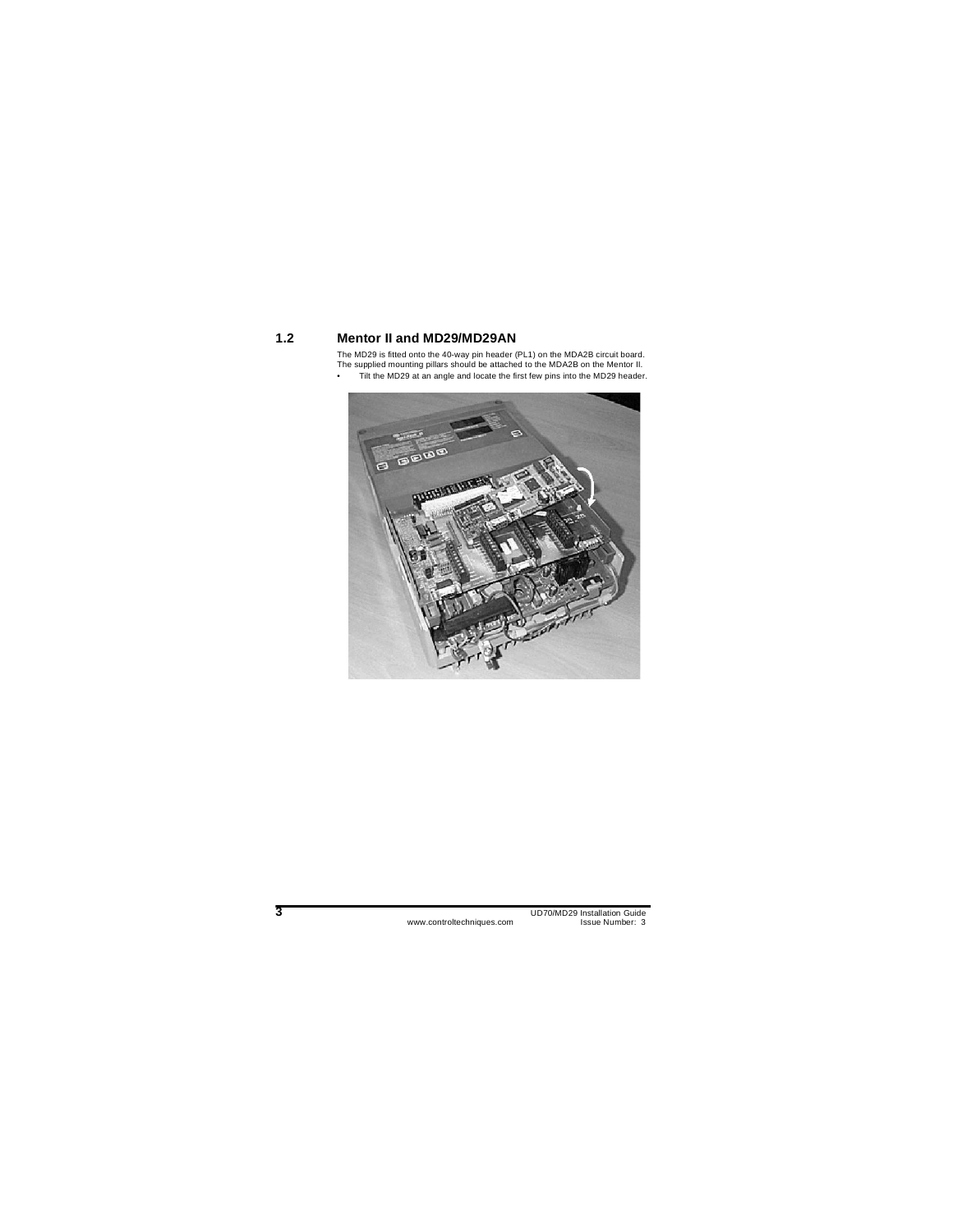Tilt the board to horizontal to engage the rest of the pins. Press firmly downwards to firmly fix the MD29 to the header and 4 mounting pillars.



#### **NOTE**

*Take care when locating the board onto this connector - do not force it on. Excessive force may bend and break the pins of the header.*

When removing an MD29, unsnap the MD29 from the pillars before gently working the MD29 off the header. Do not tilt the MD29 excessively to one side, as this may bend and break the end groups of pins on the header.



*Do not attempt to remove the MD29 while the Mentor II is still powered up, as this may cause damage to the Mentor II.*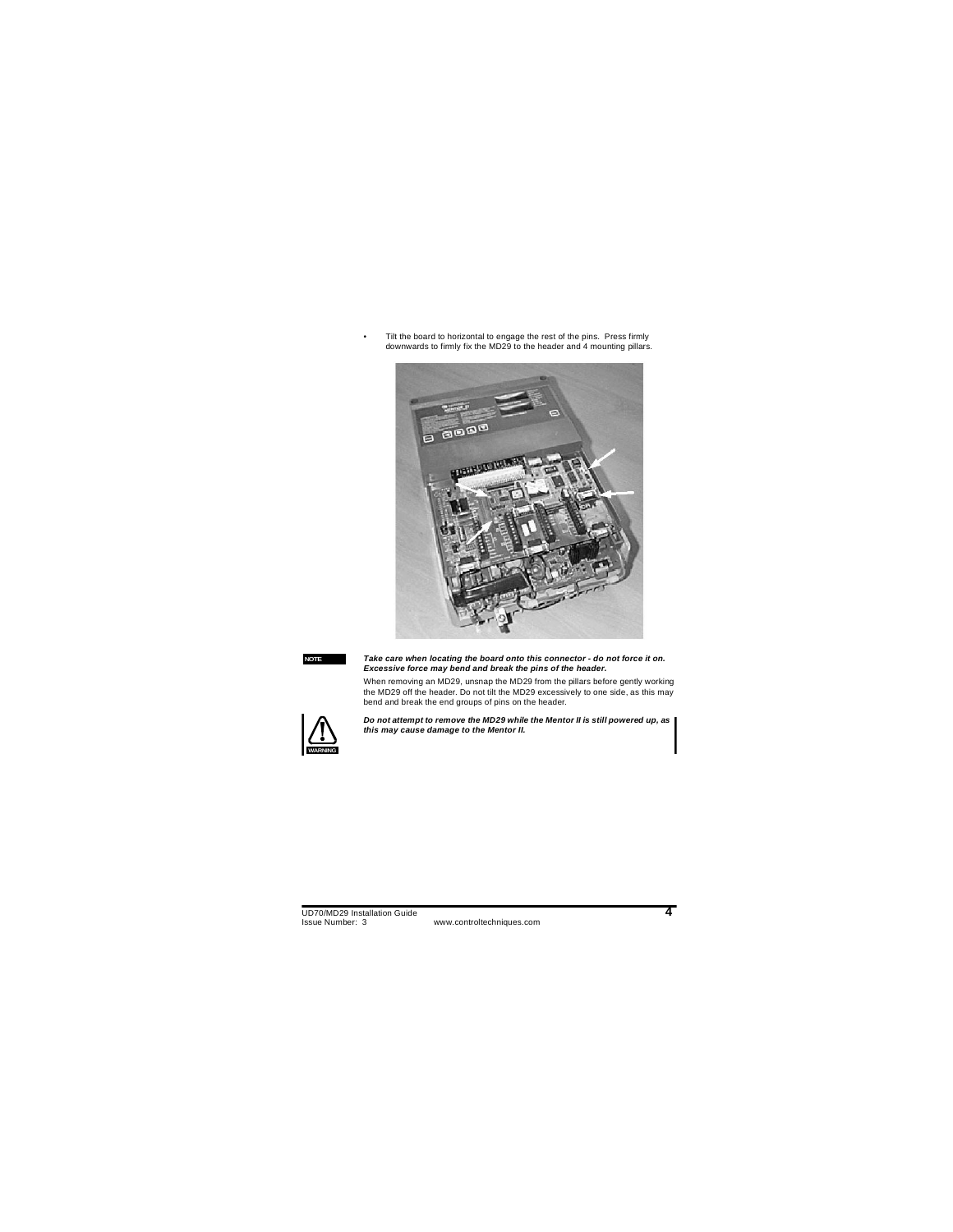## **2 Electrical Installation**

### **2.1 UD70**

The UD70 provides a dedicated RS232 programming port (Connector C) and a general purpose RS485 communications port (Connector D)..

<span id="page-7-0"></span>

<span id="page-7-1"></span>Connectors A and B provide the connectors for high speed fieldbus communication options, if fitted. Refer to the appropriate fieldbus option User Guide for full fieldbus connection details.

### **2.2 MD29**

The MD29 provides a dedicated RS232 programming port (Connector SK2) and a general purpose RS485 communications port (Connector PL1). In addition, the MD29 also has a dedicated RS485 port (Connector TB1) for use with the Control Techniques I/O Box.

<span id="page-7-2"></span>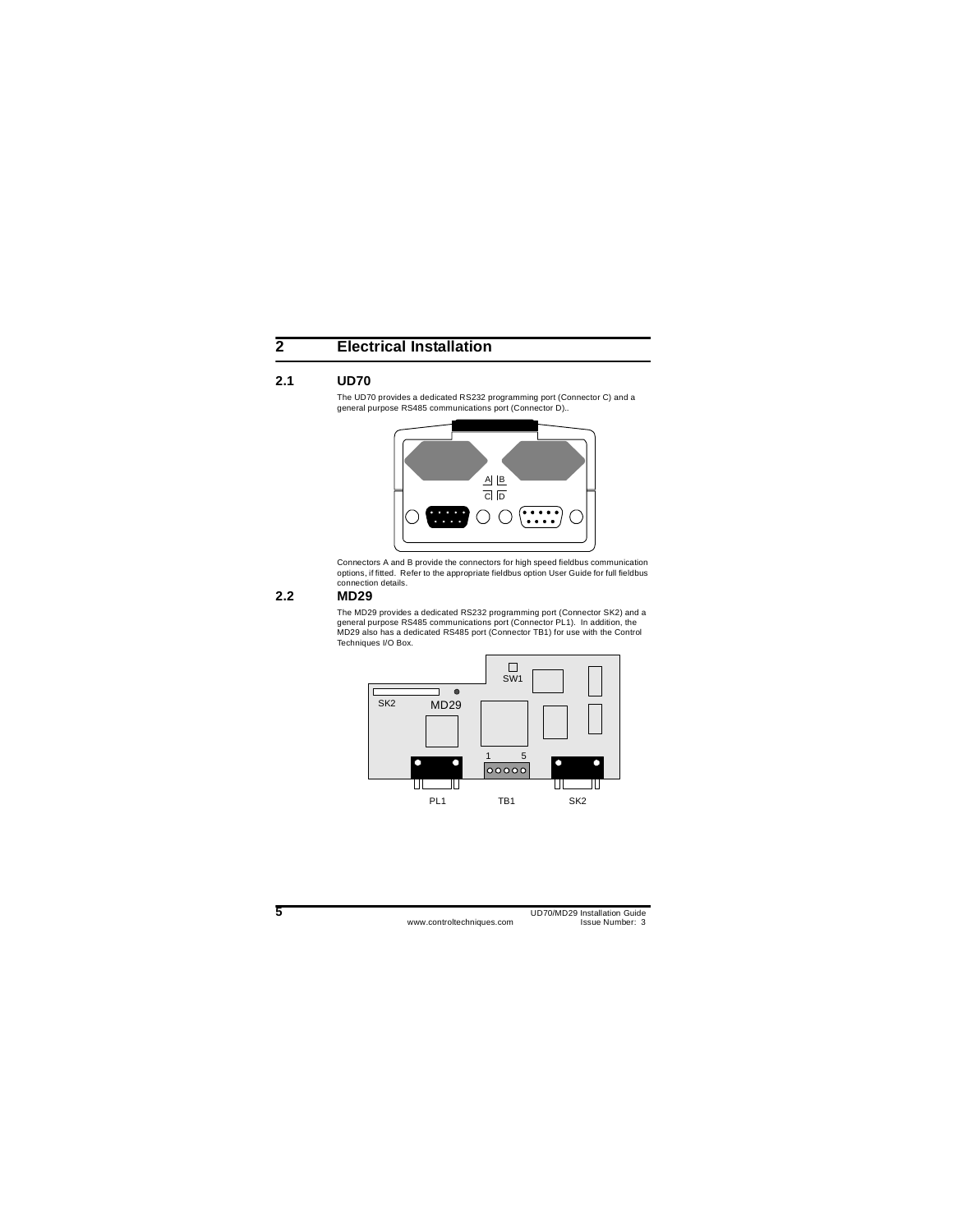## **2.3 MD29AN**

The MD29AN provides a dedicated RS232 programming port (Connector SK2) and a general purpose RS485 communications port (Connector PL1). In addition, the MD29 also has a dedicated CTNet port (PL2).

<span id="page-8-0"></span>

### **2.4 RS232 Port Connections**

The pin connections for the RS232 port are given in the table below. The RS232 port can be connected to a 9 way serial port using a 9-way one-to-one ribbon cable lead.

| Pin | <b>Function</b> | <b>Description</b>   |
|-----|-----------------|----------------------|
|     | TxD             | <b>Transmit line</b> |
| 3   | RxD             | Receive line         |
|     | n٧              | ٦V                   |

### **2.5 RS485 Port Connections**

<span id="page-8-1"></span>The pin connections for the RS485 port are given in the table below 0VSC is completely isolated from the main Unidrive and Mentor II 0V.

<span id="page-8-2"></span>

| Pin | <b>Function</b>         |      | <b>Description</b>                          |
|-----|-------------------------|------|---------------------------------------------|
|     | 0VSC                    | 0VSC | Isolated 0V for serial communications link. |
| 2   | TxA                     | /Tx  | Inverted transmit line                      |
| 3   | RxA                     | /Rx  | Inverted transmit line                      |
| 6   | TxB                     | Тx   | <b>Transmit line</b>                        |
|     | <b>R</b> x <sub>B</sub> | Rx   | Receive line                                |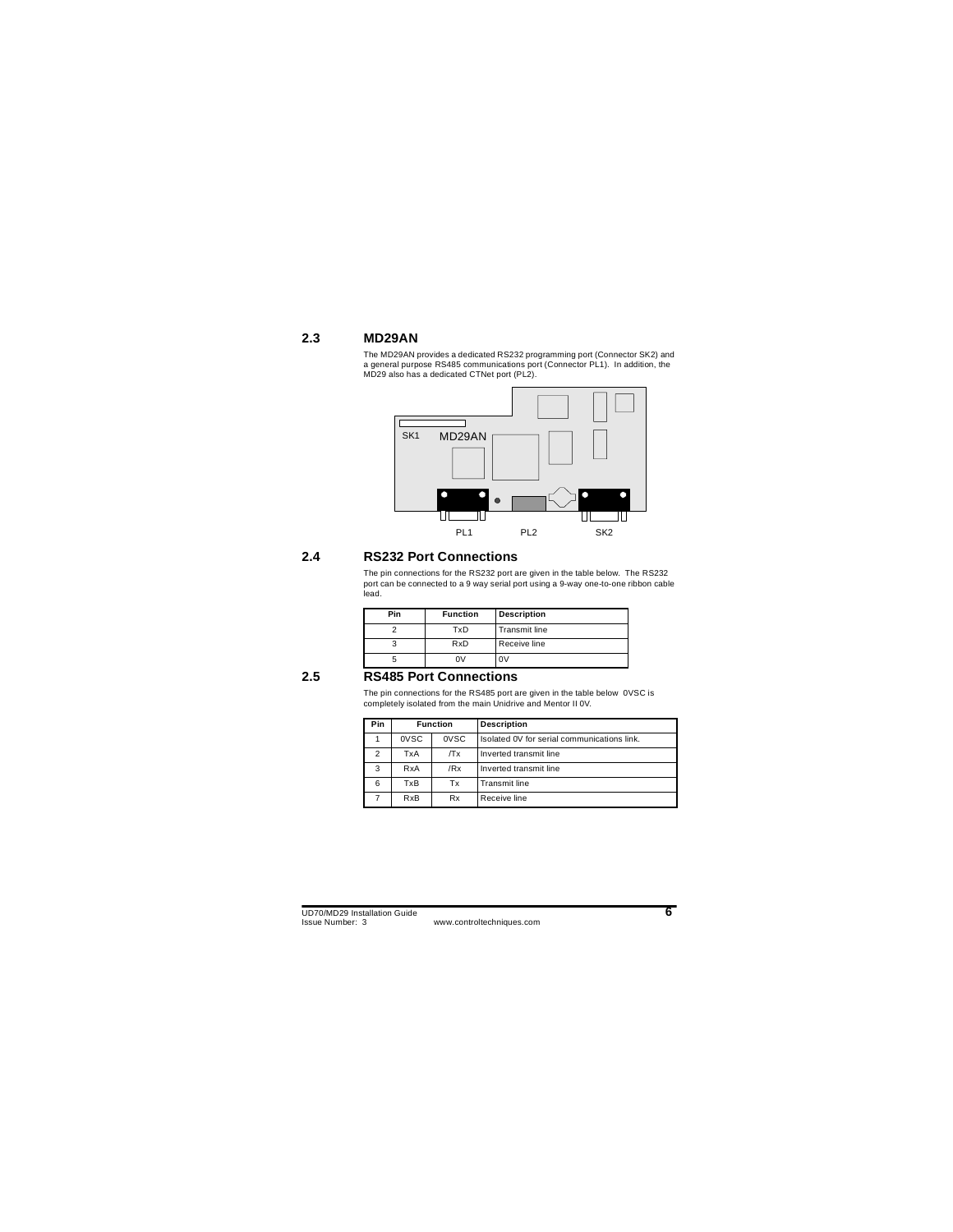#### **2.5.1 4 Wire RS485 Network**

The diagram below shows the connections required for a 4 wire RS485 network, using a master controller with an RS485 port. The UD70 and MD29 can be configured to act as master controllers, but this requires DPL programming to control the network.



An RS232-to-RS485 converter is required to allow a standard PC serial port to communicate with a 4 wire RS485 network.

#### **2.5.2 2 Wire RS485 Network**

The diagram below shows the connections required for a 2 wire RS485 network, using a master controller with an RS485 port. The UD70 and MD29 can be configured to act as master controllers, but this requires DPL programming to control the network.



An RS232-to-RS485 converter with "intelligent transceiver switching" (also known as "magic" RS485 converters) is required to allow a standard PC serial port to communicate with a 2 wire RS485 network. An example of a "magic" converter is the MA485F converter from Amplicon.

#### **NOTE**

*A "magic" converter is not required is the master contoller has an RTS control output. This output is enabled when the master is transmitting, and disabled when the master is not transmitting. Control Techniques software packages (UniSoft, MentorSoft and SystemWise) do NOT switch the RTS line.*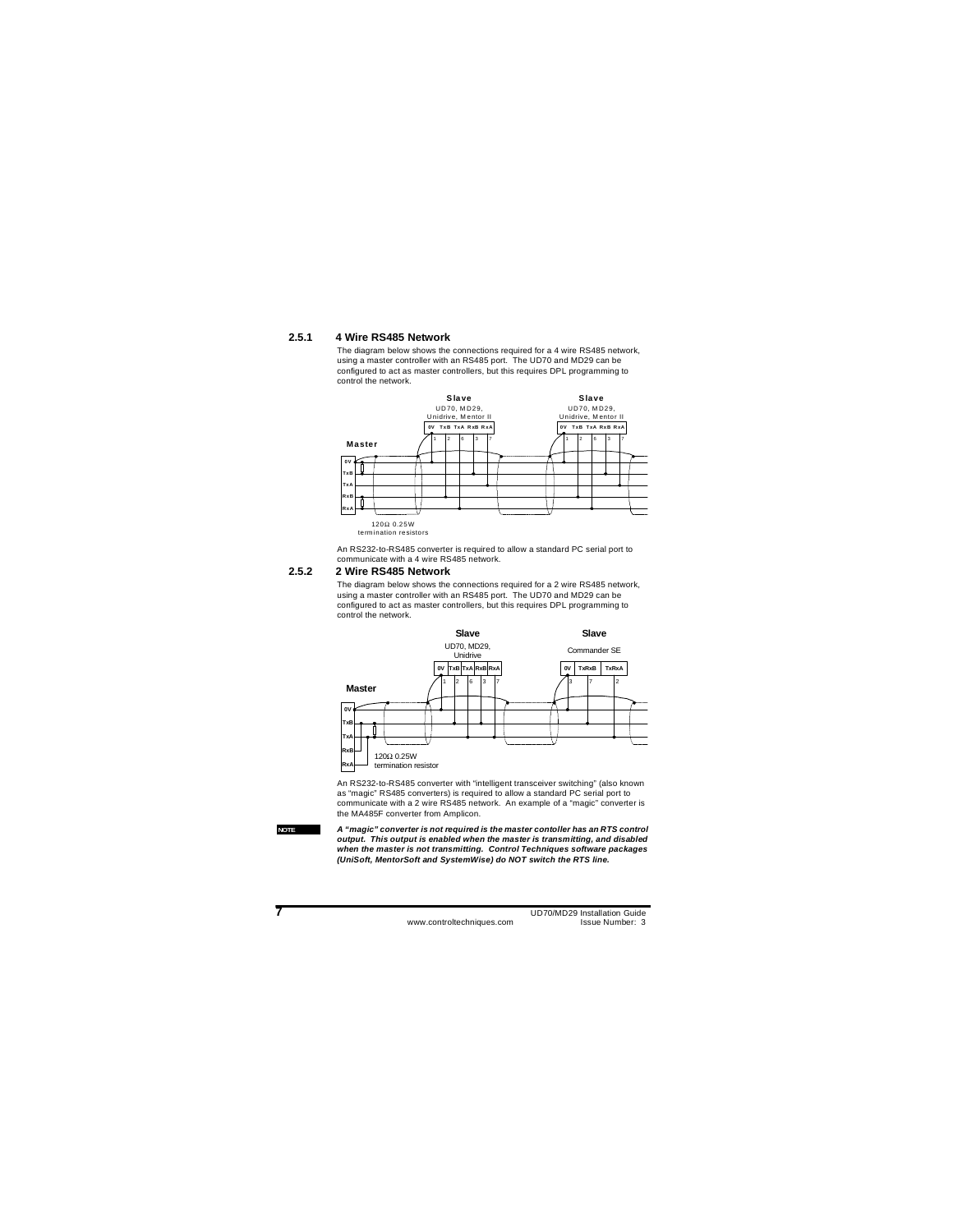### **2.6 I/O Box Port Connections (MD29 Only)**

The I/O Box port is marked "PL2" and is only available on the MD29. The terminal connections are shown in the table below. Operation of this port is automatic, and no configuration is necessary.

| Pin            | <b>Function</b> |     | <b>Description</b>           |
|----------------|-----------------|-----|------------------------------|
|                | 0V              | 0V  | 0V                           |
| $\overline{2}$ | TxB             | Tx  | <b>Transmit line</b>         |
| 3              | /TxA            | /Tx | Inverted Transmit line       |
|                | <b>RxB</b>      | Rx  | Receive line                 |
| 5              | /RxA            | /Rx | <b>Inverted Receive line</b> |

#### **NOTE**

**NOTE**

<span id="page-10-0"></span>*To use the I/O Box with UD70 or MD29AN, connect it to the RS485 port, and select Mode 10 communications.*

### **2.7 Digital I/O Connections**

The RS485 connector has 2 TTL digital inputs and 1 TTL digital output. They are used in conjunction with the Timer/Counter unit. (For further details, refer to the User guide for the UD70 or MD29.)

#### *The 0VSC is isolated from the Unidrive or Mentor II 0V, and should not be used as the reference 0V for the TTL digital inputs and output.*

If a digital input is open-circuit or connected to +5V, this will be read by #86.01 (input 0) or #86.02 (input 1) as logic 0. These parameters will change to logic 1 when the inputs are connected to 0V Digital on pin 9.

The digital output will give +5V when #86.03 is set to logic 0, and 0V when set to logic 1. The digital output is rated to a maximum of 15mA. The maximum length of cable that should be connected to these terminals is 0.5 metres, so buffering will be required for longer lengths of cable, and for interfacing to different logic levels.

#### **NOTE**

<span id="page-10-1"></span>*The Digital inputs and output must be connected to 0V Digital (pin 9), NOT OVSC (pin 1). The inputs and output will not work properly if connected to OVSC, as pin 1 is isolated from the Drive. Noise generated along the screen of the serial communications cable may cause spurious operation, and damage to the UD70 or MD29 may result.*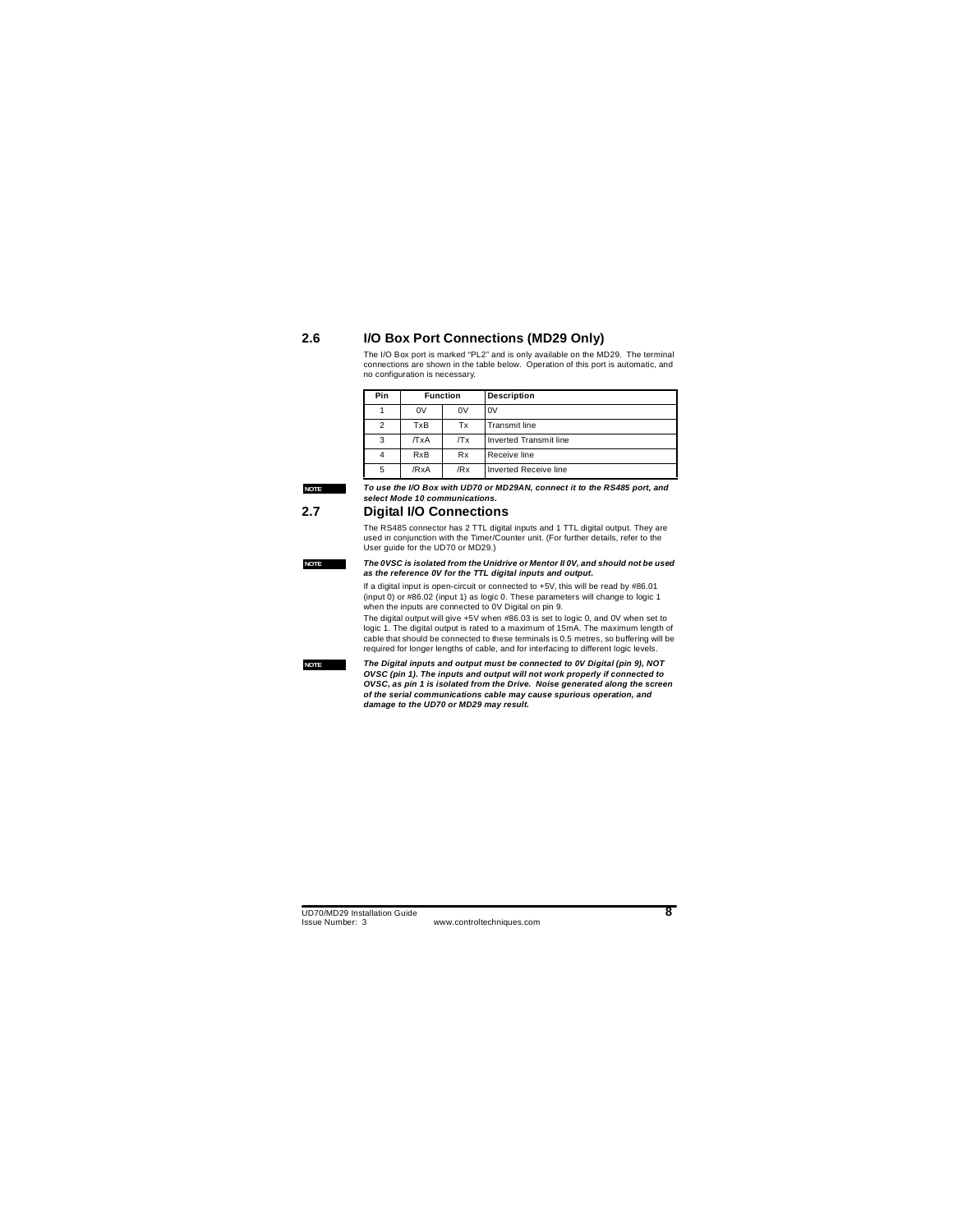## **3 RS485 Port Configuration**

The RS485 port can be used to communicate with the Drive using Control Techniques' standard software communications packages such as UniSoft, MentorSoft, CTFile and Systemwise. (Refer to the Help file in Unisoft, MentorSoft, etc. for connection details.) The ANSI protocol is the standard protocol used by the Control Techniques' software packages, but Modbus RTU and ASCII modes are also supported as slave nodes only.

The RS485 port is configured by setting certain user parameters on the Unidrive or Mentor II. These control individual features about the port. Any changes take effect when the configuration parameters are stored and the UD70 or MD29 is reset. The following parameters used to configure the RS485 port.

<span id="page-11-0"></span>

| <b>Function</b>       | <b>Unidrive</b><br>(UD70) | <b>Mentor II</b><br>(MD29/MD29AN) |
|-----------------------|---------------------------|-----------------------------------|
| Node Address          | #17.05                    | #14.01                            |
| Data Rate             | #17.07                    | #14.03                            |
| Serial Comms Mode     | #17.06                    | #14.02                            |
| Pointer <sub>1</sub>  | #17.08                    | #11.09                            |
| Pointer <sub>2</sub>  | #17.09                    | #11.10                            |
| <b>Scaling Factor</b> | #17.10                    | #11.11                            |
| Global Trip Enable    | #17.14                    | #14.07                            |
| RS485 Trip Enable     | #17.15                    | #14.08                            |

### **3.1 Node Address**

Unidrive: #17.05 Mentor II: #14.01 Range: 11 to 99, excluding 00 to 09, 10, 20, 30, 40, etc for ANSI. 1 to 99 for Modbus RTU and Modbus ASCII

Default: 11

Every node on an ANSI or Modbus network MUST be assigned a unique serial address. Changes to the node address will not take effect until the parameters have been stored, and the UD70 or MD29 has been reset.

<span id="page-11-1"></span>The serial address ensures that only the intended node responds to commands issued by the network master controller. Each node should be assigned a unique address BEFORE it is connected to the RS485 network.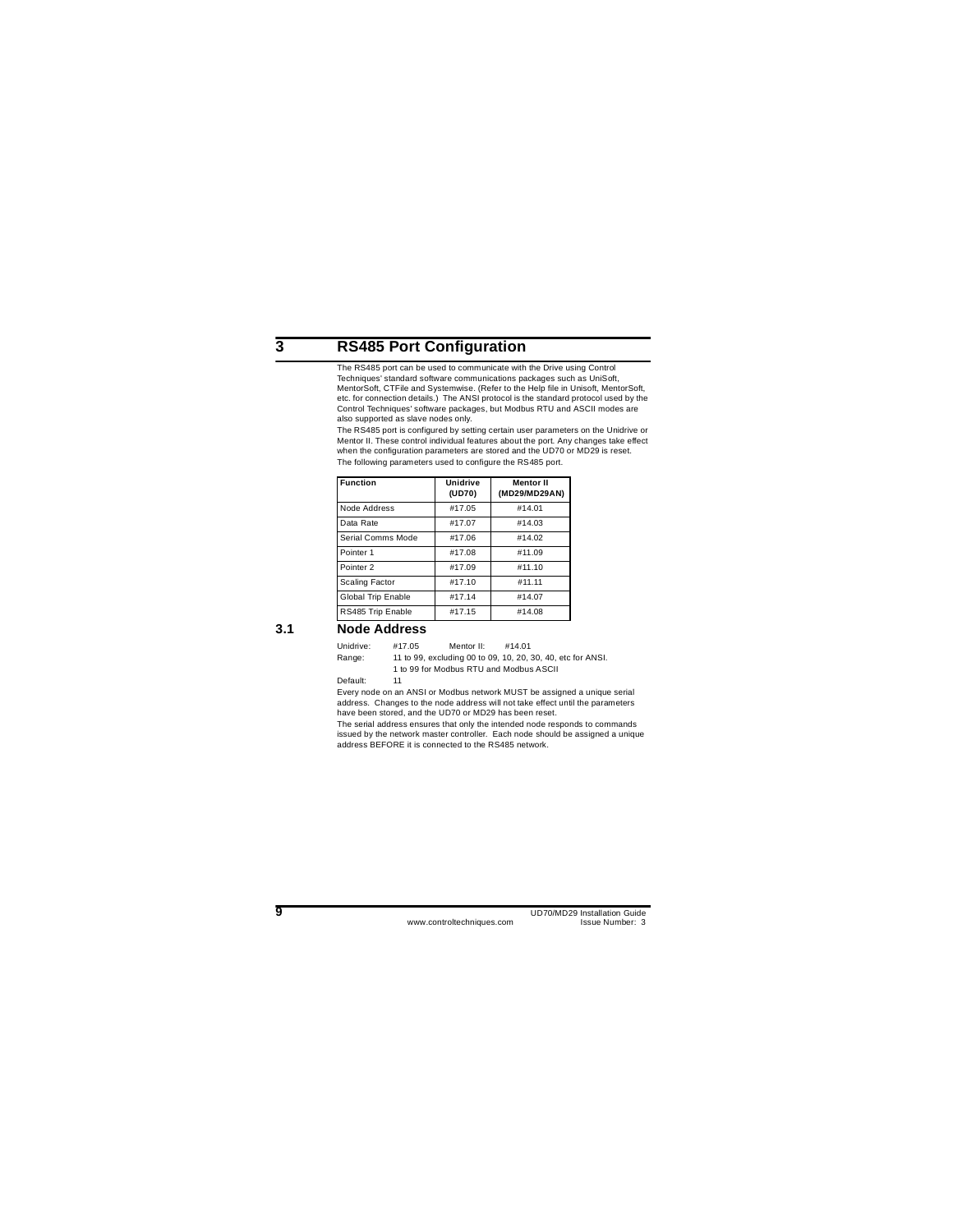### **3.2 Data Rate**

| Unidrive: | #17.07 | Mentor II:                   | #14.03 |
|-----------|--------|------------------------------|--------|
| Range:    |        | 300 to 38400 bits per second |        |
| Default:  | 4800   |                              |        |

Every node on an ANSI or Modbus network must be configured to operate at the same data rate. Set the appropraite value as shown in the table below to configure the RS485 port data rate.

<span id="page-12-0"></span>

| Data Rate<br>(bits/sec) | <b>Unidrive</b> | <b>Mentor II</b> |
|-------------------------|-----------------|------------------|
| 300                     | 300             | 3                |
| 600                     | 600             | 6                |
| 1200                    | 1200            | 12               |
| 2400                    | 2400            | 24               |
| 4800                    | 4800            | 48               |
| 9600                    | 9600            | 96               |
| 19200                   | 19200           | 192              |
| 38400                   | 38400           | 38               |

## **3.3 RS485 Port Communications Modes**

Unidrive: #17.06 Mentor II: #14.02

The serial communications mode selector determines the mode of operation of the RS485 serial port, and the protocol supported. Only slave modes are described here. (Modes 6 to 9, 11 and 12 require DPL code to control the RS485.)

#### **3.3.1 Standard CT ANSI Protocol**

Mode 1 - 4 Wire ANSI Slave Mode (Default)

Mode 5 - 2 Wire ANSI Slave Mode

The UD70 and MD29 will communicate using the Control Techniques' standard ANSI protocol with a 4-wire or 2-wire connection. This mode allows the Unidrive or Mentor II to communicate with standard CT software packages, such as UniSoft, MentorSoft, SystemWise, etc.

<span id="page-12-1"></span>Menu 0 parameters are not accessible through a UD70 or MD29. Refer to the User's Guide for MD29 or UD70 for a detailed description of the ANSI protocol.

#### **3.3.2 Modbus RTU**

Mode 13 - 4 Wire Modbus RTU Slave Mode

Mode 15 - 2 Wire Modbus RTU Slave Mode

The UD70 and MD29 will communicate using the Modicon Modbus RTU protocol with a 4-wire or 2-wire connection. The data frame used for Modbus RTU is 1 start bit, 8 data bits, no parity, 2 stop bits. (Even parity with 1 stop bit is NOT currently supported.)

The following MOdbus RTU commands are supported:

- FC3 PRESET SINGLE REGISTER
- FC6 PRESET MULTIPLE REGISTERS

FC16 READ MULTIPLE REGISTERS

The maximum number of registers that can be transferred on a single message is limited to 20, and the range of allowed node addresses is limited from 1 to 99.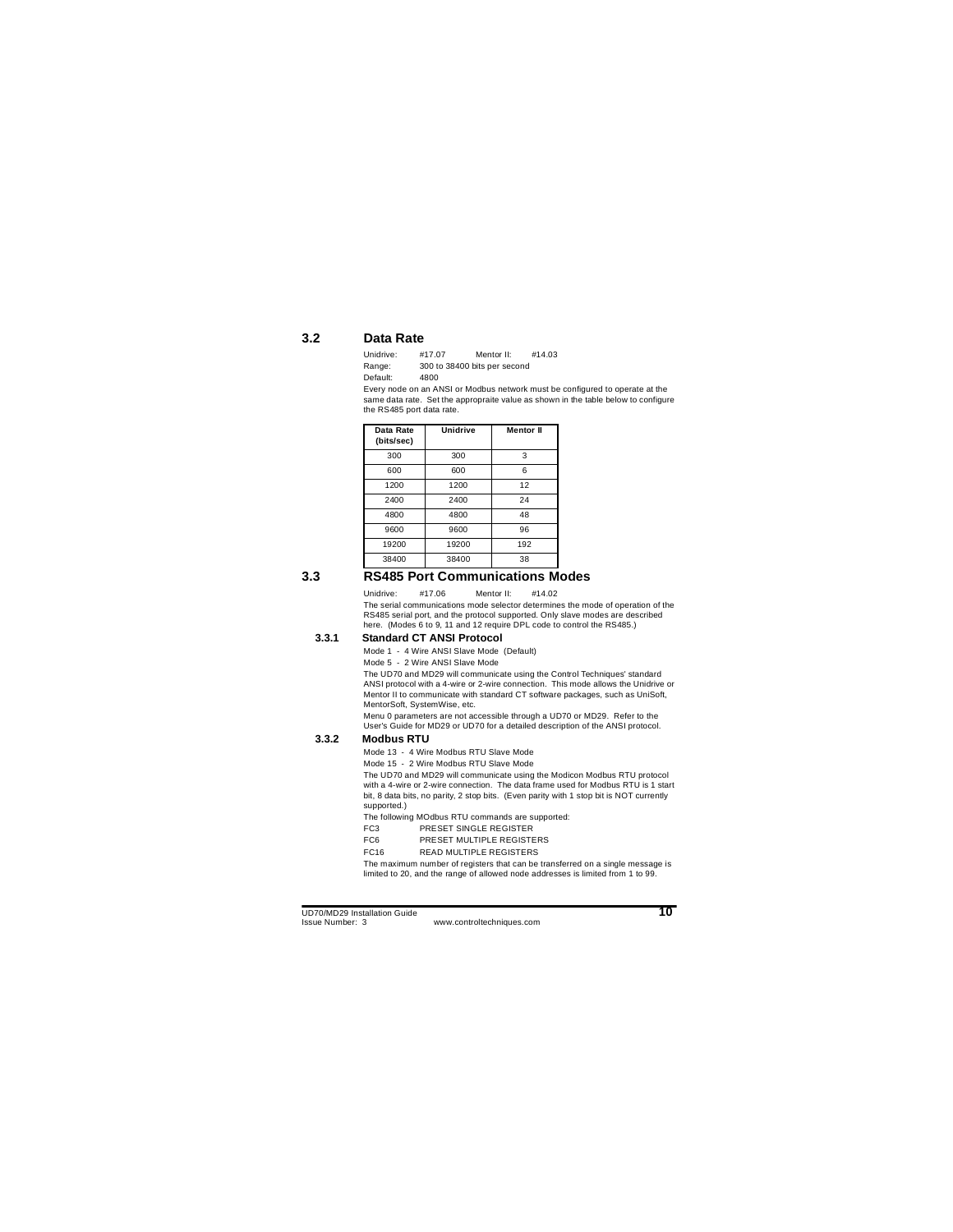#### **3.3.3 Modbus ASCII**

Mode 14 - 4 Wire Modbus ASCII Slave Mode

Mode 16 - 2 Wire Modbus ASCII Slave Mode

The UD70 and MD29 will communicate using the Modicon Modbus ASCII protocol with a 4-wire or 2-wire connection. The data frame used for Modbus RTU is 1 start bit, 7 data bits, no parity, 2 stop bits.

The following Modbus ASCII commands are supported:

FC3 PRESET SINGLE REGISTER

FC6 PRESET MULTIPLE REGISTERS

FC16 READ MULTIPLE REGISTERS

The maximum number of registers that can be transferred on a single message is limited to 20, and the range of allowed node addresses is limited from 1 to 99.

#### **3.3.4 Master/Slave**

Mode 2 - Master Mode

Mode 3 - Slave Mode

In Mode 2, the node acts as a master, and continuously broadcasts a source parameter, as defined by the Pointer parameter, from the RS485 port at a fixed data rate of 9600 bits/sec. The value of the source parameter is scaled to ±16000. In Mode 3, the node acts as a slave to receive the continuous data stream transmitted by a Mode 2 master. The incoming data is multiplied by the scaling parameter, and written to the destination parameter, as defined by the Pointer parameter.



If the serial communications link is broken, the slave node can be made to trip. This is done by setting the Global Trip Enable and RS485 Trip Enable parameters.